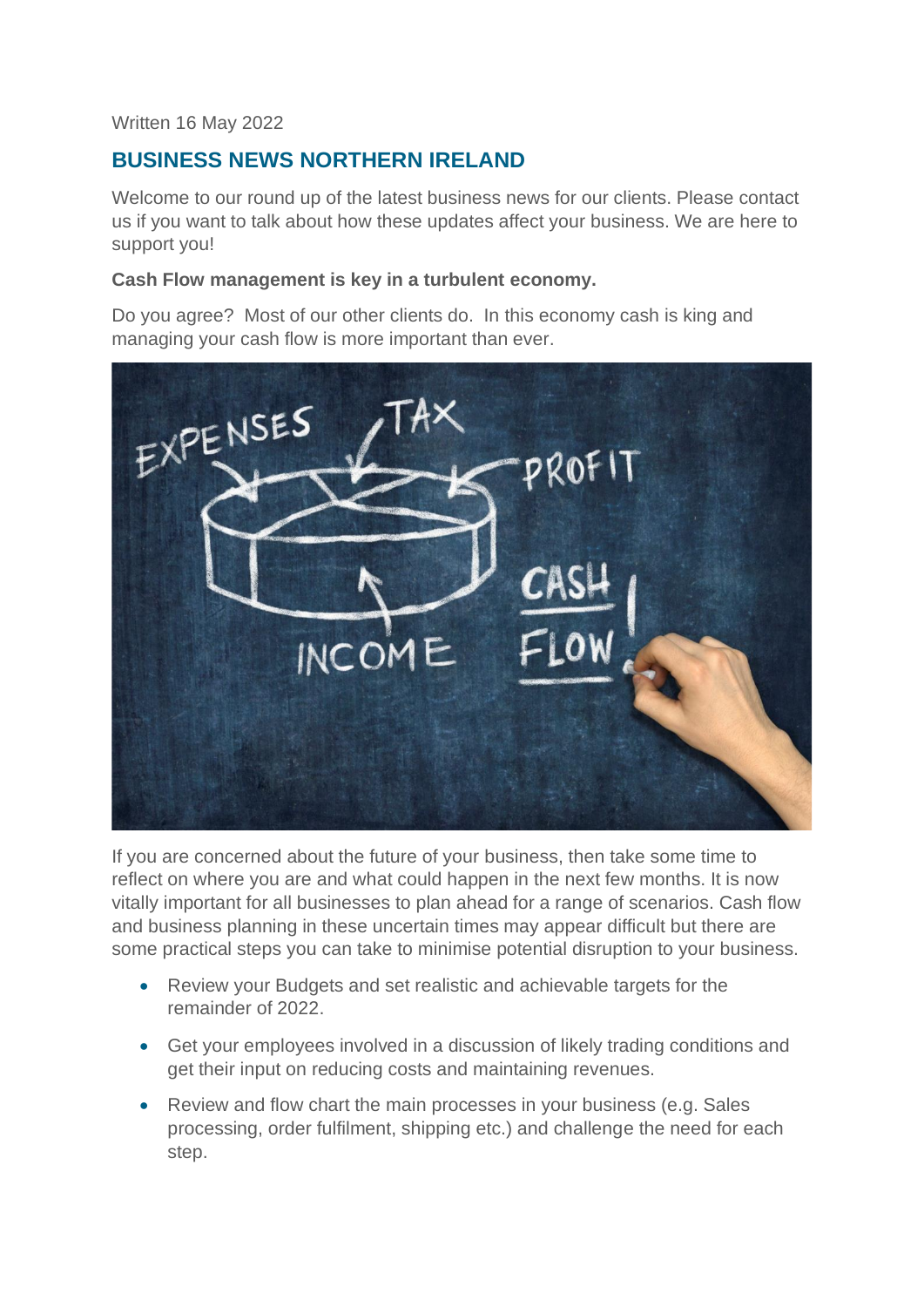- Put extra effort into making sure your relationships with your customers are solid.
- Review your list of products and services and eliminate those that are unprofitable or not core products/services.
- Pull everyone together and explain the business strategy and get their buy-in.

We specialise in helping our clients manage their cash flow. We do this by preparing and updating detailed cash flow forecasts, using the latest and most powerful software. We can also help you negotiate or renegotiate overdraft facilities and find specific funding to help you grow!

Please talk to us about cash flow planning for the next few months, we can help with a template so you can do this yourself or work together to produce estimates for a variety of scenarios.

# **Queen's Speech 2022**

Prince Charles, standing in for the Queen, delivered her speech to both Houses of Parliament last week. The speech highlighted some of the 38 laws that ministers intend to pass in the coming year. This number includes some bills carried over from the previous session of Parliament, which ended last month.



Prince Charles outlined that it was the governments priority to grow and strengthen the economy and help ease the cost of living for families. Critics have argued the government is not doing enough to help struggling families as inflation soars.

Some of the main business points include:

• The Brexit Freedoms Bill which will give ministers the power to change current EU laws;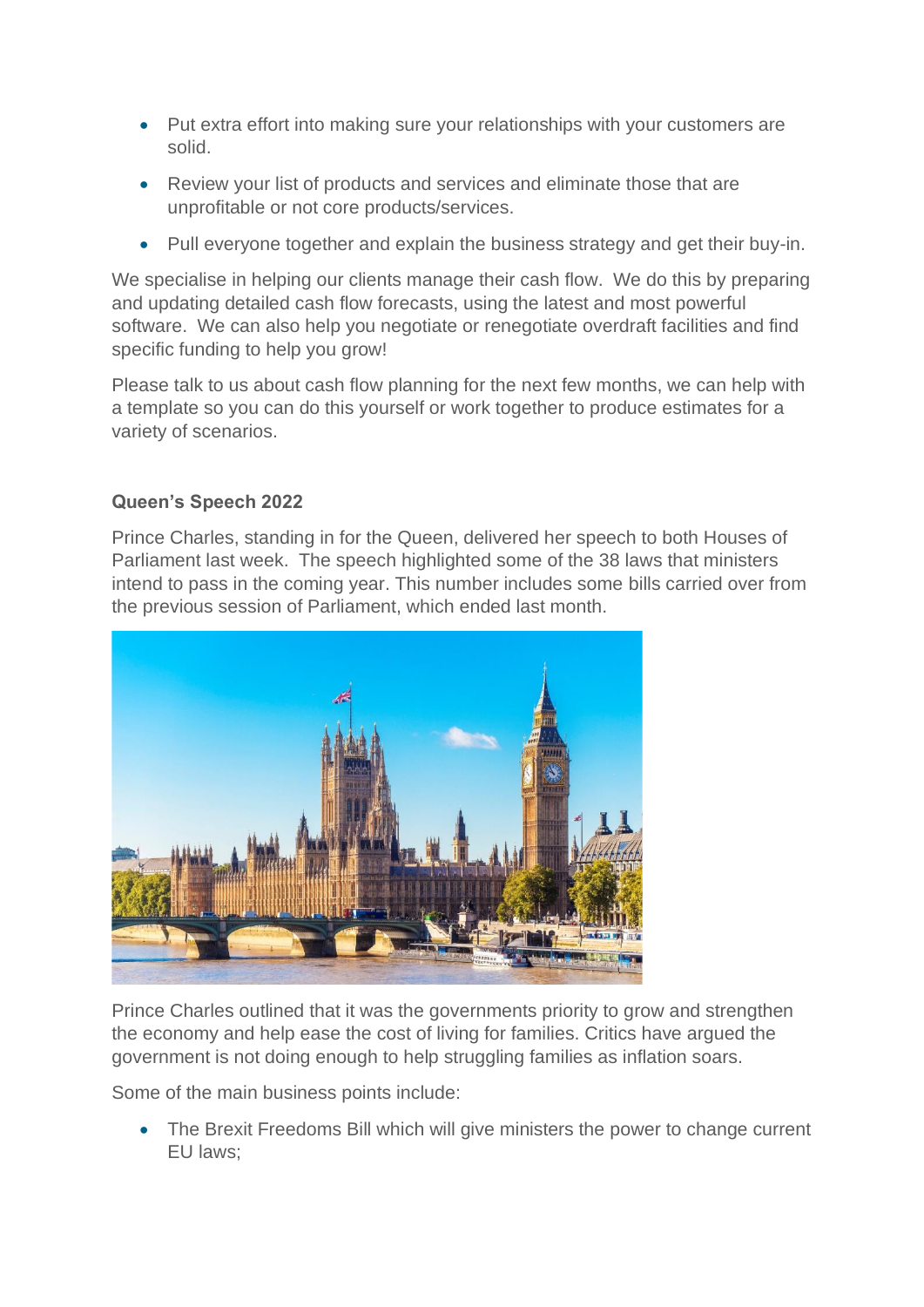- A Levelling up and Regeneration Bill to give councils new planning and redevelopment powers;
- Changes to business rates;
- The new UK Infrastructure Bank, a body designed to increase financing of infrastructure projects;
- An online safety Bill to improve regulation of content appearing on the internet;
- A Data Reform Bill to replace EU rules on data protection;
- The Electronic Trade Documents Bill to enable more digitisation of traderelated paperwork;
- An extension of 5G mobile coverage and new safety standards for digital devices;
- A draft Digital Markets, Competition and Consumer Bill to tackle fake consumer reviews and boost competition;
- An Economic Crime and Corporate Transparency Bill will strengthen the investigatory powers of Companies House and aim to increase corporate transparency;
- A Financial Services and Markets Bill will aim to simplify EU rules governing the sector; and
- The Procurement Bill will replace EU rules on how the government buys services from the private sector.

The new Financial Services and Markets Bill, announced in the Queen's Speech, will support consumers by protecting access to cash. It will ensure the continued availability of withdrawal and deposit facilities across the UK, and that the country's cash infrastructure is sustainable for the long term.

The Bill will also enable the Payment Systems Regulator to require banks to reimburse authorised push payment (APP) scam losses, totalling hundreds of millions of pounds each year. This will ensure victims are not left paying for fraud through no fault of their own.

We will keep you updated over the next few months of business-related developments and once legislation is passed, we will ensure you get the information you need if these changes affect you.

See: [Queen's Speech 2022 -](https://www.gov.uk/government/speeches/queens-speech-2022) GOV.UK (www.gov.uk)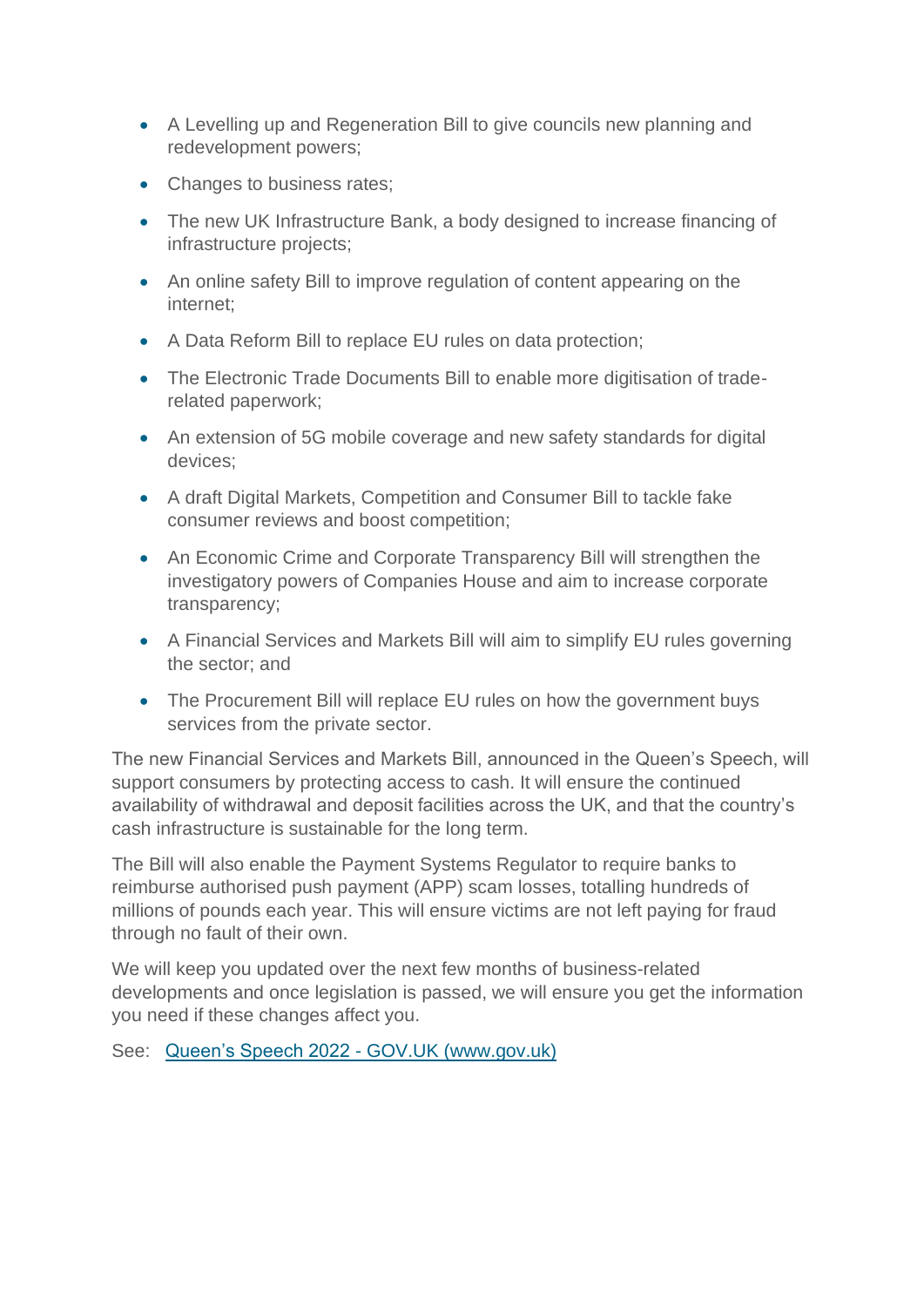# **Support for High Energy use Businesses extended**

High energy usage businesses, such as steel and paper manufacturers, are set to receive further support for electricity costs as the UK government has confirmed details of the Energy Intensive Industries (EII) compensation scheme.

The scheme will be extended for a further 3 years and its budget will be more than doubled.

The scheme provides businesses with relief for the costs of the UK Emissions Trading Scheme (ETS) and Carbon Price Support mechanism in their electricity bills, recognising that UK industrial electricity prices are higher than those of other countries. The scheme will now also provide support for companies that manufacture batteries for electric vehicles.

See: [High energy usage businesses to benefit from further government support -](https://www.gov.uk/government/news/high-energy-usage-businesses-to-benefit-from-further-government-support) [GOV.UK \(www.gov.uk\)](https://www.gov.uk/government/news/high-energy-usage-businesses-to-benefit-from-further-government-support)

## **Eurostars funding webinar and brokerage event**

Eurostars is the largest international funding programme for small and medium-sized businesses wishing to collaborate on research and development (R&D) projects that create innovative products, processes or services for commercialisation.

The Enterprise Europe Network (EEN) in partnership with the Eureka National Project Coordinators (NPC) in Ireland, UK & Northern Ireland, Spain, Iceland, Denmark and Netherlands invite you to participate in an international online partnering event on Eurostars on Wednesday  $8<sup>th</sup>$  June  $@$  09:00 Dublin Ireland time (10:00 CET time).

Businesses are offered an opportunity to register their interest in attending this free, two-hour long virtual event to:

- discover what Eurostars is about
- hear about the latest call for proposals closing on 15 September 2022
- find out why they should apply
- gain insights from the National Contact Points for Eurostars
- get a chance to network and forge winning partnerships of the future

The programme will include presentations from the Eurostars Project Officers from each of the participating countries and a case study.

The brokerage event will allow you to extend your international network and create strategic partnerships through scheduled virtual one-to-one meetings. Participants will also have the opportunity to meet with representatives from their national Eurostars office and the Enterprise Europe Network.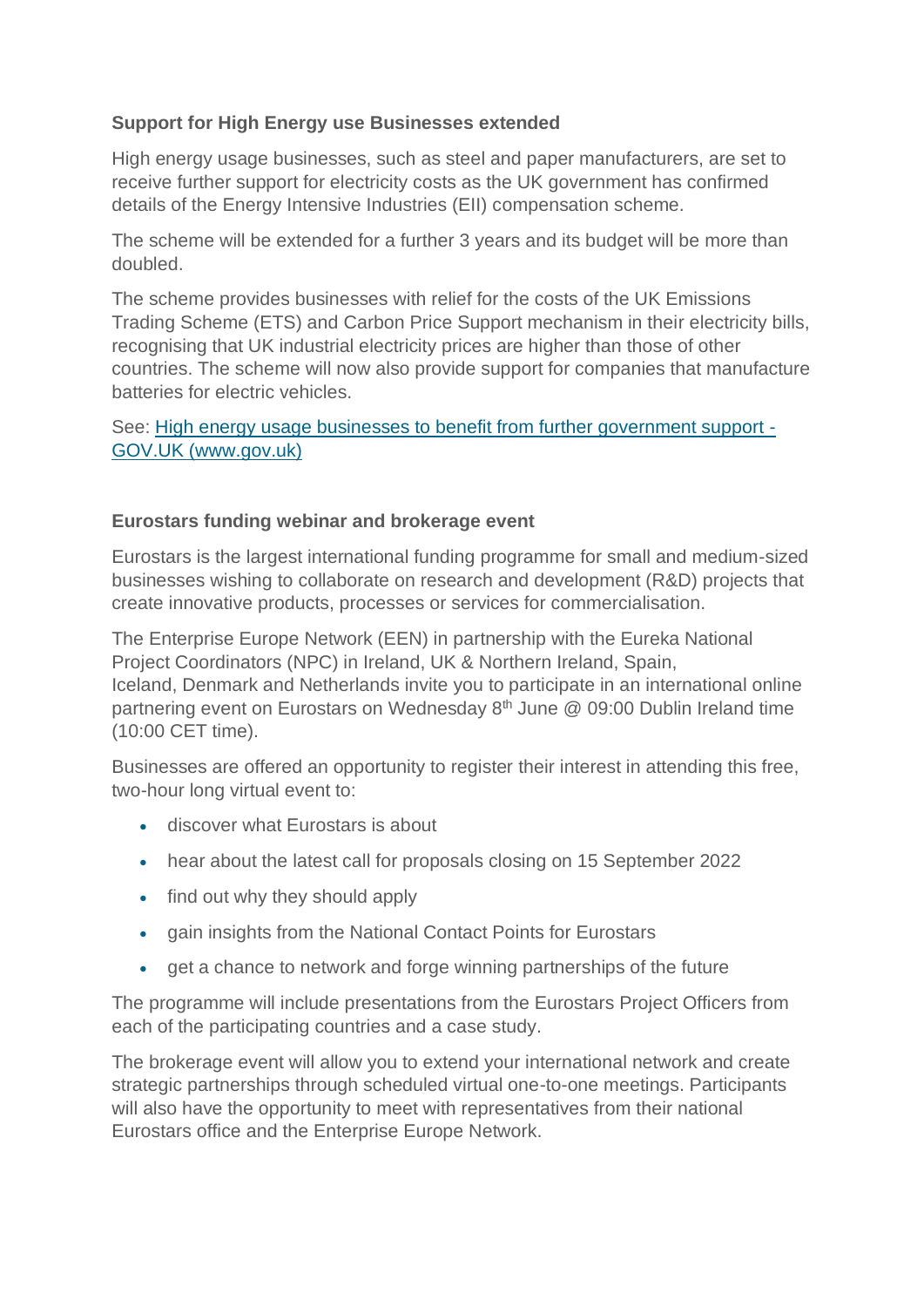## See: [Eurostars Funding Webinar & Brokerage Event -](https://eurostars-webinar-brokerage-event.b2match.io/home) June 2022 - Home [\(b2match.io\)](https://eurostars-webinar-brokerage-event.b2match.io/home)

## **Treasury Starts Conversation to Reform UK Capital Allowance Regime**

A publication aiming to kickstart a conversation with businesses about how to reform the UK's capital allowances regime was published earlier this month.

The publication sets out how firms can work with the government on capital allowances to help foster a new culture of enterprise and growth in the UK, with responses requested by 1 July 2022.

The UK has a long-standing issue with productivity and one of the key underlying causes is a lack of capital investment.

According to OECD data, companies invest just 10% of GDP each year, compared with 14% in our competitor countries – our tax system doesn't reward investment as much as other countries do.

The Spring Statement set out some illustrations of the types of changes government could make to the current capital allowances regime. This new guidance delves into those options in further detail, which includes:

- increasing the permanent level of the Annual Investment Allowance
- increasing the rates of Writing Down Allowances
- introducing general First-Year Allowances (FYAs) for qualifying expenditure on plant and machinery
- introducing an additional FYA
- introducing permanent full expensing

While some business organisations have called for full expensing to be introduced following the super-deduction, this could cost over £11 billion a year. The government is keen to hear views as to whether that would be well targeted if funding is available, and if it isn't available, how to best target their approach.

See: [Treasury Starts Conversation to Reform UK Capital Allowance Regime -](https://www.gov.uk/government/news/treasury-starts-conversation-to-reform-uk-capital-allowance-regime) [GOV.UK \(www.gov.uk\)](https://www.gov.uk/government/news/treasury-starts-conversation-to-reform-uk-capital-allowance-regime)

## **Chancellor committed to encouraging capex spending**

Here is a summary of the main tax breaks for capital expenditure that are currently available: -

• 130% relief for investment by limited companies in new plant and machinery that would normally be dealt with in the general pool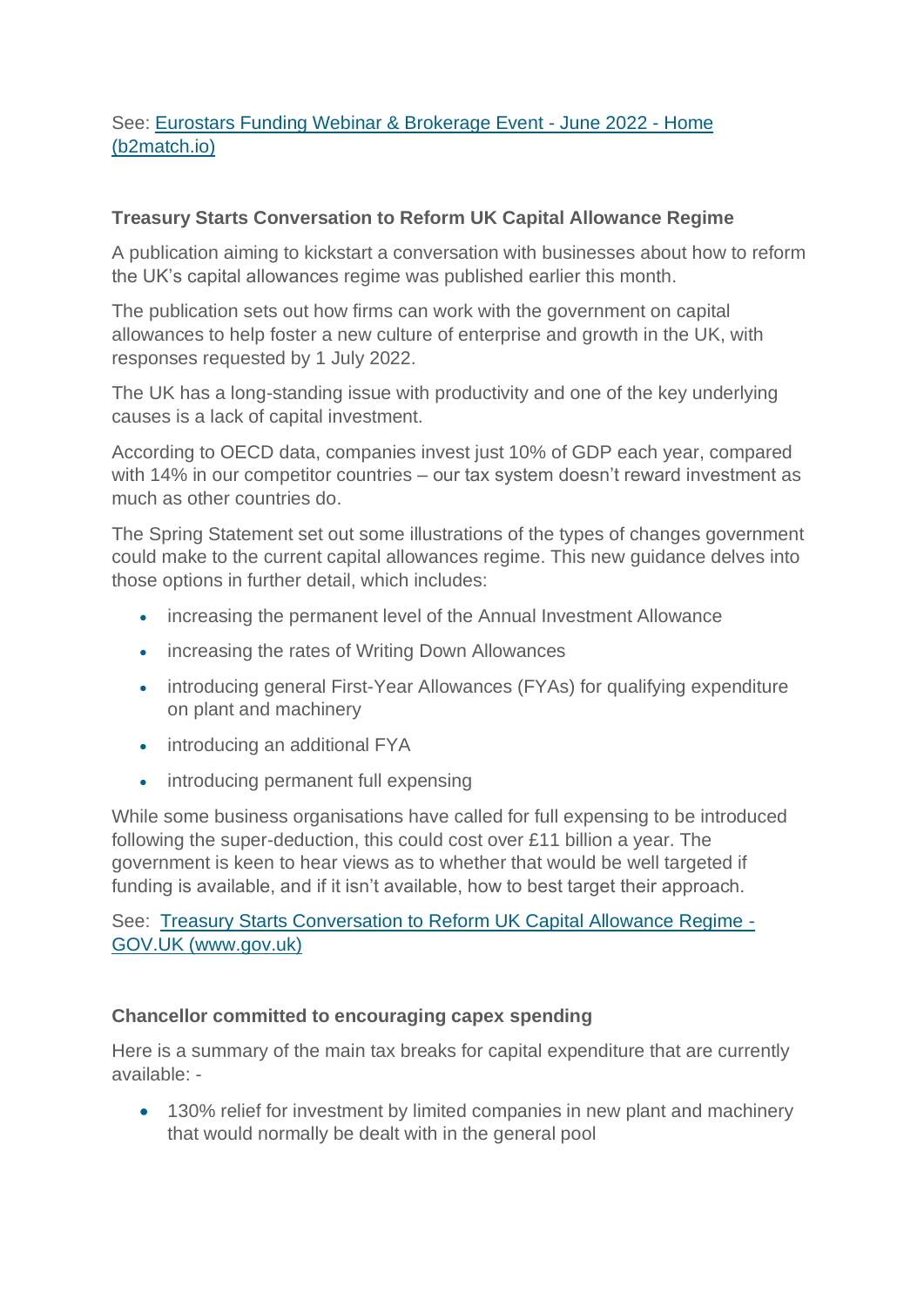- 100% relief for investment in new and used plant and machinery by all businesses but limited to the first £1 million
- 50% relief for investment by limited companies in new plant and machinery that would normally be dealt with in the special rate pool (typically fixtures in buildings and long-life assets)
- 18% writing down allowance for plant and machinery in the general pool
- 6% writing down allowance for plant and machinery in the special rate pool
- 3% straight line write off for expenditure on the construction or refurbishment of commercial buildings.

Some of these generous tax breaks may continue beyond 31 March 2023. We await further announcements – probably in the Autumn Budget. Please talk to us about capital spending and planning ahead of the Budget.

## **Export package launched to promote UK seafood overseas**

The UK Government has announced a £1 million package to boost seafood exports and promote the industry's high-quality produce overseas.

The package will target growing overseas markets and provide new export opportunities for the UK fishing industry and seafood sector following the departure from the European Union.

Global exports of UK seafood amounted to over £1.6 billion in 2021, with salmon the UK's fourth top food and drink product exported in 2021, totalling around £730 million.

See: [Export package launched to promote world-class UK seafood overseas -](https://www.gov.uk/government/news/export-package-launched-to-promote-world-class-uk-seafood-overseas) [GOV.UK \(www.gov.uk\)](https://www.gov.uk/government/news/export-package-launched-to-promote-world-class-uk-seafood-overseas)

## **UK Government sets out plans for how tech regulator will tackle dominance of major firms**

Small businesses will be protected from predatory practices and consumers will get more choice and control over their online experiences as the government sets out its final vision for how the new digital markets regulator will boost competition to drive economic growth and innovation.

The majority of UK companies now rely on powerful tech firms to ensure customers find their business online. These firms control key online gateways for millions of internet users and give preference to their own apps and browsers. They are also able to set their own prices for the online services they provide businesses without challenge, which can be passed on to consumers.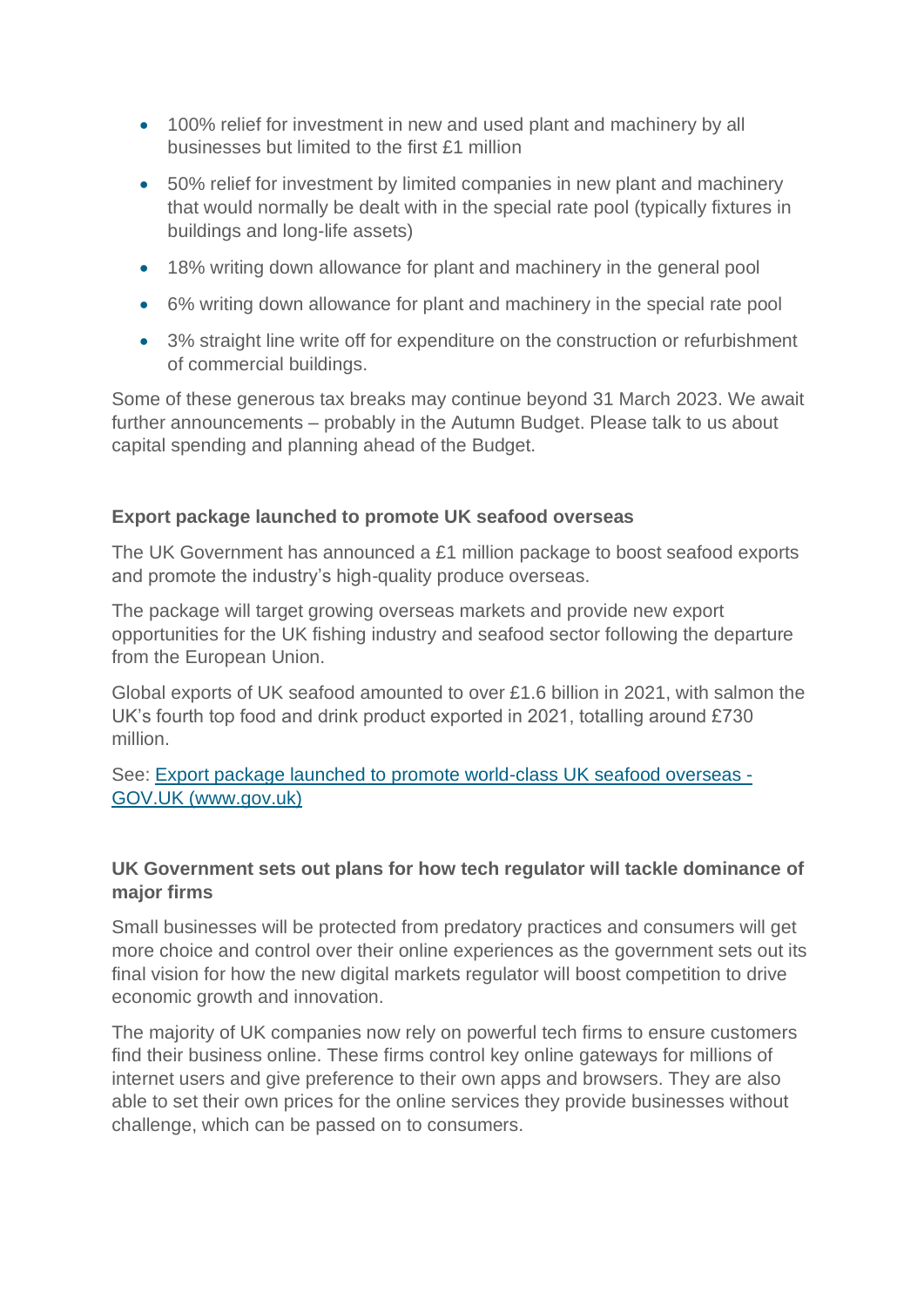The impact of weakened competition is stark – the Competition and Markets Authority estimates that Google and Facebook made excess UK profits of £2.4 billion in 2018 alone – harming consumers through higher prices.

In response to its consultation issued last year, the government has set out its plans to give statutory powers for the Digital Markets Unit (DMU) to allow it to enforce procompetition rules and rebalance the relationship tech giants have with consumers and businesses, so they are better protected from unfair practices. The DMU is a new watchdog to make sure tech companies don't abuse their market power.

The proposals aim to make it easier for people to switch between Apple iOS and Android phones or between social media accounts without losing their data and messages. Smartphone users could get more choice of which search engines they have access to, more choice of social media platforms as new entrants enter the market, and more control over how their data is used by companies.

It is hoped UK small and medium-size businesses will get a better deal from the big tech firms which they rely on to trade online. Tech firms could need to warn smaller firms about changes to their algorithms which drive traffic and revenues.

The measures will also make sure news publishers are able to monetise their online news content and be paid fairly for it, with the DMU given the power to step in to solve pricing disputes between news outlets and platforms. App developers would be able to sell their apps on fairer and more transparent terms.

The government will introduce legislation to put the Digital Markets Unit on a statutory footing in due course.

See: [Government sets out plans for how tech regulator will tackle dominance of](https://www.gov.uk/government/news/government-sets-out-plans-for-how-tech-regulator-will-tackle-dominance-of-major-firms)  major firms - [GOV.UK \(www.gov.uk\)](https://www.gov.uk/government/news/government-sets-out-plans-for-how-tech-regulator-will-tackle-dominance-of-major-firms)

## **Live music and touring industry specialist hauliers to move more freely between countries**

Hauliers serving music concerts, sports and cultural events will be able to move their vehicles freely between Great Britain and the EU thanks to [new measures for the](https://www.gov.uk/government/consultations/cultural-events-road-haulage-temporary-transfer-of-vehicles-between-operator-licences-for-cross-border-tours)  [haulage sector](https://www.gov.uk/government/consultations/cultural-events-road-haulage-temporary-transfer-of-vehicles-between-operator-licences-for-cross-border-tours) announced earlier this month.

Designed in consultation with the live music, performing arts and sports sectors, the new dual registration measure is expected to come into force from late summer 2022. It will apply to specialist hauliers that transport equipment for cultural events, such as concert tours or sports events.

Dual registration will mean drivers with an established base in Great Britain and in another country outside of the UK will be able to transfer their vehicle between both operator licences without the need to change vehicles, have their journeys limited or pay Vehicle Excise Duty in Great Britain. 

See: [Major boost for live music and touring industry specialist hauliers to move more](https://www.gov.uk/government/news/major-boost-for-live-music-and-touring-industry-specialist-hauliers-to-move-more-freely-between-countries)  [freely between countries -](https://www.gov.uk/government/news/major-boost-for-live-music-and-touring-industry-specialist-hauliers-to-move-more-freely-between-countries) GOV.UK (www.gov.uk)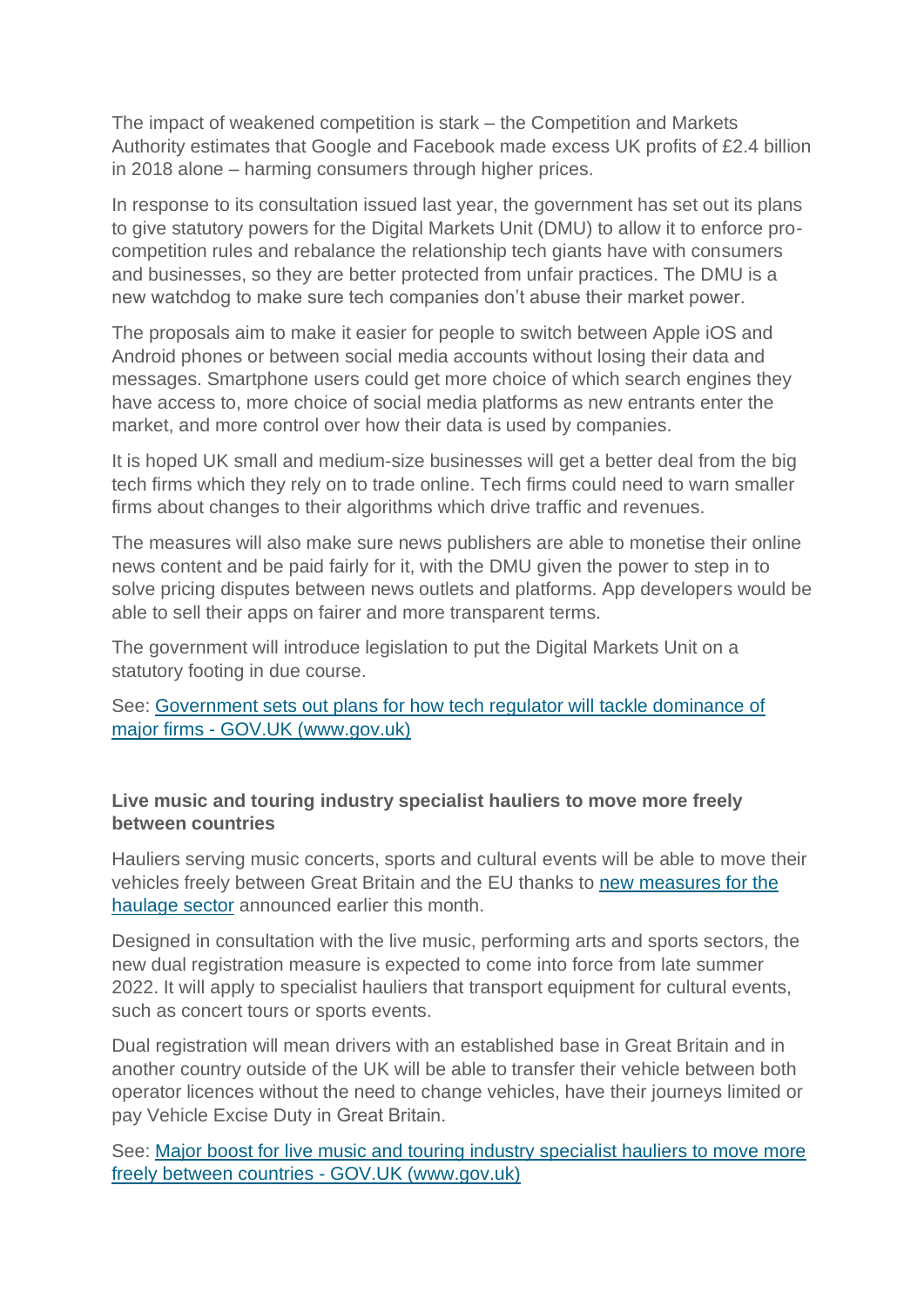# **Newry Chamber's NI Small Business Conference 2022**

Newry Chamber's annual small business conference to host expert speakers from specialist organisations and local employers who have continued to grow. The conference will be held on Thursday 9 June 2022, 08:30am to 4pm at the Canal Court Hotel, Newry.

The event is supported by Newry, Mourne and Down District Council, the Federation of Small Businesses NI and the Southern Regional College.

The conference is open to business organisations across Northern Ireland, not just the greater Newry area. The event will include keynote speakers, case studies and a large exhibition space.

#### Conference topics

There will be six workshops covering:

- Accessing finance for growth
- Sales and digital marketing
- Recruiting and retaining talent
- Future of the high streets
- Sustainability and dealing with surging energy costs
- Focus on start ups

Keynote speakers include Simon Hamilton, CEO of Belfast Chamber of Commerce and Glyn Roberts, CEO of Retail NI.

## See: [NI Small Business Conference 2022 Tickets, Thu 9 Jun 2022 at 08:30 |](https://www.eventbrite.co.uk/e/ni-small-business-conference-2022-tickets-320860852447)  **[Eventbrite](https://www.eventbrite.co.uk/e/ni-small-business-conference-2022-tickets-320860852447)**

#### **Innovation Vouchers: May 2022 call**

Businesses can apply for a £5,000 Innovation Voucher to work with a public sector knowledge provider on an innovation project.

The voucher allows you to access the skills and expertise of universities, colleges or Institutes of Technology in Northern Ireland and the Republic of Ireland to help you create or improve products and services.

Typical projects supported through Innovation Vouchers include:

- helping to create or improve products, services or processes
- access to specialist expertise on new materials
- tapping into research and scientific expertise

You can use vouchers to resolve a specific business issue, particularly if you don't have the expertise, technology or facilities to deal with it.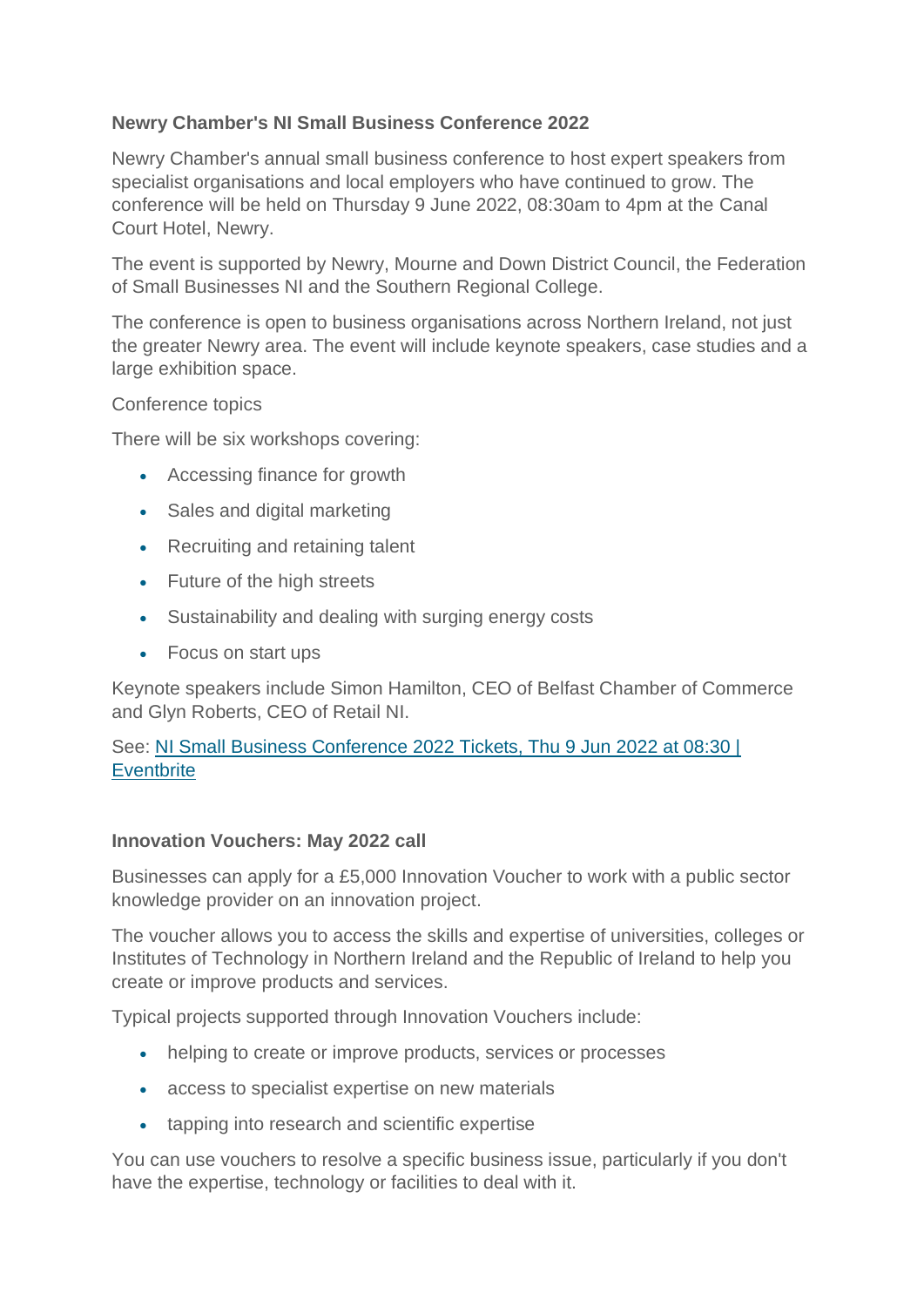#### See: [Innovation Vouchers | Funding to develop & grow | Invest NI](https://www.investni.com/support-for-business/innovation-vouchers)

#### **Leadership LIVE event**

The NI Chamber is running an in-person Leadership LIVE event on Wednesday 18 May to hear from Catherine Toolan, Managing Director at Diageo Irish Brand Homes and Mairead Mackle MBE, Founder & CEO at Tarasis Enterprises.

Catherine will explore areas including the importance of collaboration and creating a memorable brand experience. She will also share her experience of overseeing some of the largest hospitality projects in the world, including hospitality for elite athletes at the Summer Olympic and Asian Games in Beijing, Guangzhou, London and Rio De Janeiro.

Mairead will explore the leadership traits which have enabled her to grow a suite of hugely successful enterprises, her learnings from success across multiple industries and why business and community impact go hand-in-hand. She will also share tips on nurturing important leadership qualities and adapting leadership styles to become a confident leader.

See: Leadership LIVE - [Networking For Businesses in Northern Ireland](https://www.northernirelandchamber.com/event/leadership-live/)  [\(northernirelandchamber.com\)](https://www.northernirelandchamber.com/event/leadership-live/)

#### **Northern Ireland Environmental Benchmarking Survey 2022**

Organisations in Northern Ireland can publicly demonstrate their commitment to environmental sustainability and climate action - and benchmark themselves against others in their sector - with the opening of the NI Environmental Benchmarking Survey in 2022.

The survey and its small business equivalent are self-disclosure exercises which are completed online. The survey is run by Business in the Community Northern Ireland, which works with businesses from all sectors to go beyond profit and take action to make NI a better place to work and live.

Organisations are asked to submit information relating to all-things-environmental, from how they are minimising and re-using resources to how they are communicating sustainability issues in an engaging way to customers. Organisations are then scored and ranked, allowing comparisons with other sector peers and leading Northern Ireland businesses.

See: [NI Environmental Benchmark Survey -](https://www.bitcni.org.uk/ni-environmental-bench-mark-survey/) Business In The Community [\(bitcni.org.uk\)](https://www.bitcni.org.uk/ni-environmental-bench-mark-survey/)